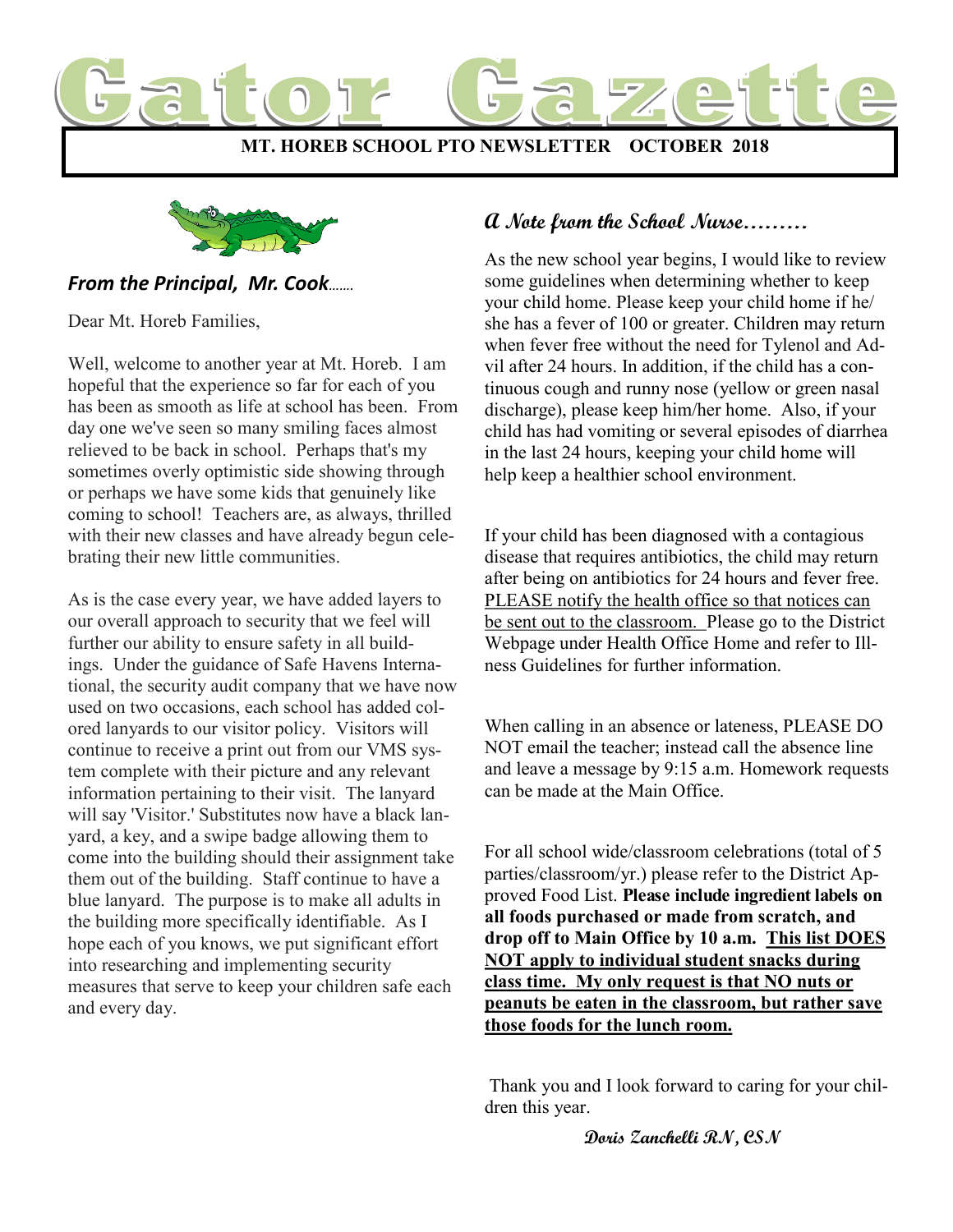We would like to take this opportunity to welcome everyone back to Mt. Horeb. We hope you enjoyed your summer vacation. The PTO has been working hard to get everything ready for the upcoming school year. As always, if you or anyone you know is interested in volunteering, please consider doing so. There are many opportunities and ways in which you can help. All of the programs and events at Mt. Horeb are made possible by your donations and by the volunteers who help organize and run our events. We cannot stress this enough…without our parent volunteers we will no longer be able to run our programs. So please consider helping out however you can!

As we kick off another school year, we would like to take this opportunity to thank the following PTO members:

Thanks to Jen Connolly for taking care of all the food day contracts!! We appreciate you taking the time over vacation to update the contracts.

We would like to thank Mrs. Kogler and the garden committee volunteers who kept the garden up and running over the summer months.

A huge thank you to Linda Draper for overseeing the Kidstuff Coupon books, which is a very big fundraiser for our PTO! *Fifty percent of proceeds of all coupon books sold!*

We would also like to thank Sushama Sekhar and Mia Downing for the adorable "Back to School" display in our lobby. You continue to outdo yourselves ladies! Thanks to Jill Parry and Irina Kay for volunteering this year to make sure we celebrate our students and staff on the monthly bulletin boards.

The Kindergarten Get Together was well attended and the children had a wonderful time. Thanks to Suzanne Velazquez and Darlene Carter for organizing this event.

The teachers were treated to a "Welcome Back Luncheon." We would like to thank Alexandra Kerner for making this possible and the Baking Committee for providing yummy desserts. The teachers and staff loved it!

#### **Family Fun Day…Camp Riverbend**

A big thank you goes out to Jen Armao and to all of those who stepped in to help make our first annual event at Camp Riverbend a success. Everyone who attended had a great time!

**Halloween parades will take place on Tuesday, October 31st at 2:10pm and all families are invited to attend. Weather permitting this event will take place outside on the blacktop.**



#### **Family Fun Night…Trunk or Treat**

Mark you calendars! Our Halloween party will be held on Friday October  $26^{th}$ .

This is a fun-filled night of games, trunk or treating, music and much more.

*More information to follow...*

## **Box Tops For Education**

Box tops are a great way for us to raise money for various school activities. Box tops are collected throughout the school year, so continue to save them. Thank you to Heloisa Santos for volunteering to oversee it this year!

## **After School Activities**

Thank you to everyone participating in On The Court and Soccer; the PTO receives a percentage of the proceeds from these after school programs.

## **School Apparel**

Ordering extended through **September 27th**. Order forms can be found here: **[https://mthorebpto.org/Page.aspx?\\_=Mt](https://mthorebpto.org/Page.aspx?_=Mt-Horeb-School-Apparel)-Horeb-School-[Apparel](https://mthorebpto.org/Page.aspx?_=Mt-Horeb-School-Apparel)**

## **PTO Donation Campaign**

The Donation Campaign will remain open until **October 31st**. Please consider donating if you haven't already done so. The PTO relies on these generous donations to plan such events as: school assemblies, international day, field day, trunk or treat, just to name a few. Also, if you haven't signed up to volunteer, there are many opportunities to get involved. **We need your help!!!!**

**Don't forget to check out our PTO website and join our private Facebook group. Both great ways to stay in the know!**

**Website:<https://mthorebpto.org>**

## **Facebook:**

**<https://www.facebook.com/groups/456109638172442/?ref=bookmarks>**

**Next General PTO Meeting: Friday, November 2nd at 9:30 AM. We hope to see you there!**